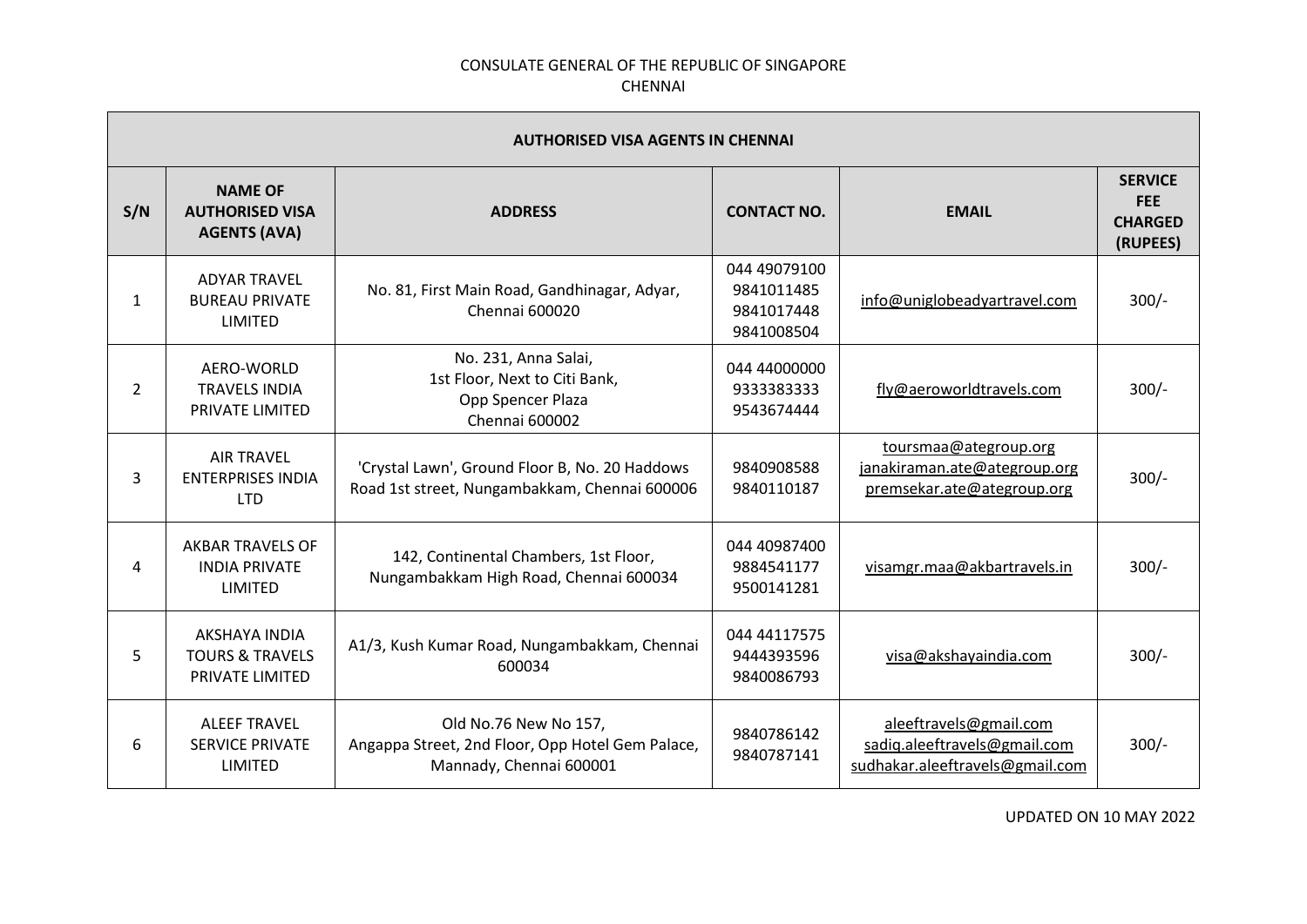| <b>AUTHORISED VISA AGENTS IN CHENNAI</b> |                                                                       |                                                                                                                    |                                            |                             |                                                            |
|------------------------------------------|-----------------------------------------------------------------------|--------------------------------------------------------------------------------------------------------------------|--------------------------------------------|-----------------------------|------------------------------------------------------------|
| S/N                                      | <b>NAME OF</b><br><b>AUTHORISED VISA</b><br><b>AGENTS (AVA)</b>       | <b>ADDRESS</b>                                                                                                     | <b>CONTACT NO.</b>                         | <b>EMAIL</b>                | <b>SERVICE</b><br><b>FEE</b><br><b>CHARGED</b><br>(RUPEES) |
| $\overline{7}$                           | ARUNLEKHA TRAVELS                                                     | 20, Club Road East, Shenoy Nagar, Chennai 600030                                                                   | 9884714462<br>9940017616<br>26643520/21    | arunlekhatravel@hotmail.com | $300/-$                                                    |
| 8                                        | <b>CASIO AIR TRAVELLS</b><br>PRIVATE LIMITED                          | No 29, II Floor 343, Triplicane High Road, Chennai<br>600005                                                       | 044 28589393<br>044 28589394<br>9841099104 | casioairtravells@yahoo.com  | $300/-$                                                    |
| 9                                        | <b>DEEPA TRAVELS</b><br>(MADRAS) PRIVATE<br><b>LIMITED</b>            | No 3 Sardar Patel Road, Adyar, Chennai 600020                                                                      | 044 24450086<br>9841739279                 | deepatravels@hotmail.com    | $300/-$                                                    |
| 10                                       | <b>DIANA WORLD</b><br>TRAVEL PVT LTD                                  | 'Ceebros Centre' No 39/45, Montieth Road,<br>Egmore, Chennai 600008                                                | 044 42084020<br>044 28525497<br>9840654254 | travel@diana.in             | $300/-$                                                    |
| 11                                       | <b>EAST COAST TOURS</b>                                               | OEC Complex, New No 231 (Old No 111) 2nd Floor<br>Linghi Chetty Street, Chennai 600001<br>Next to Masjid-E-Maamoor | 8190011000<br>9840995457<br>044 42133388   | eastcoasttours1@gmail.com   | $300/-$                                                    |
| 12                                       | <b>EMBASSY TRAVEL &amp;</b><br><b>TOURS PRIVATE</b><br><b>LIMITED</b> | No.23, Thanikachalam Road, T Nagar, Chennai<br>600017                                                              | 9840073366<br>9941136329                   | info@embassy-travels.com    | $300/-$                                                    |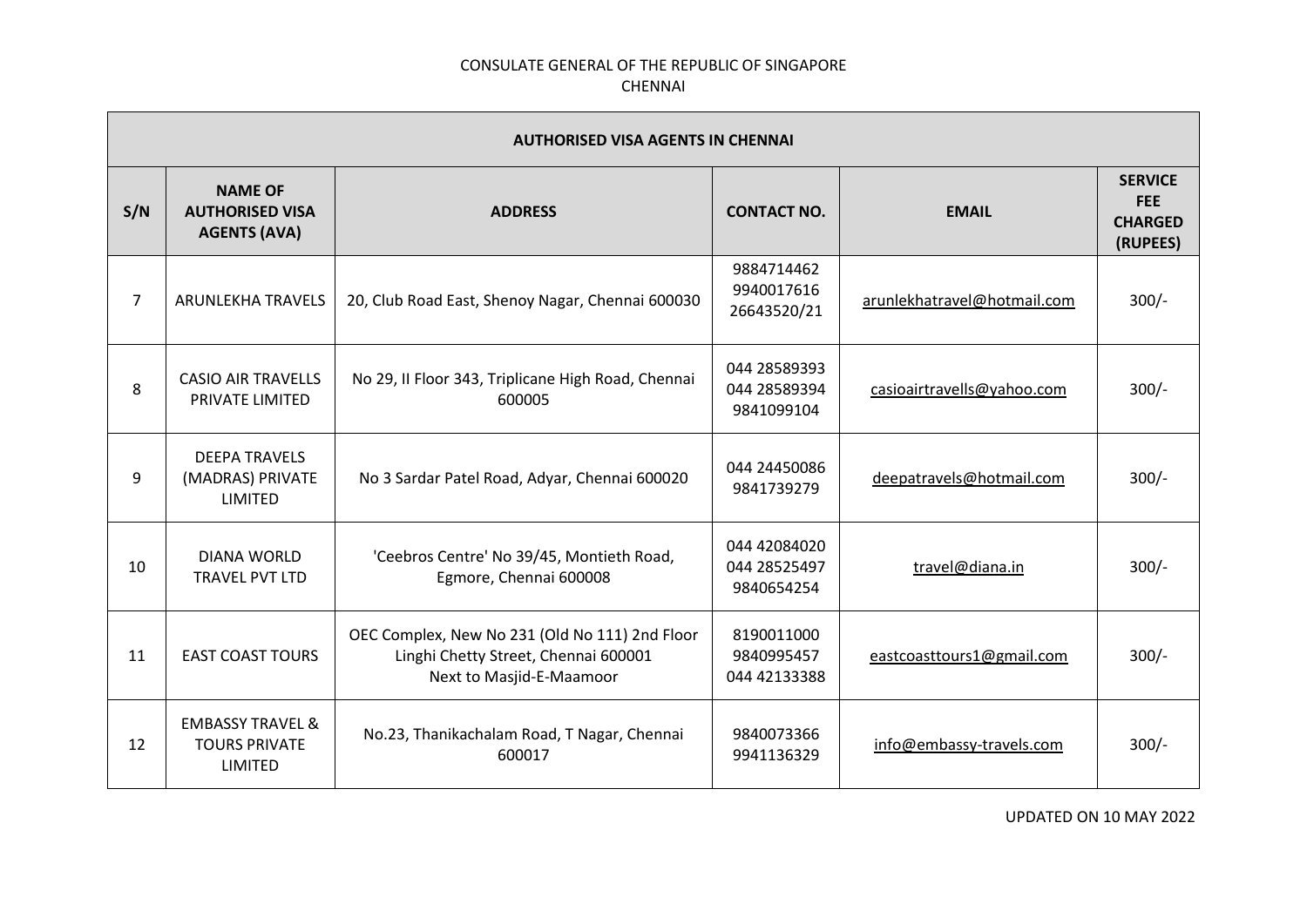|     | <b>AUTHORISED VISA AGENTS IN CHENNAI</b>                         |                                                                                                                            |                                                                          |                                                                             |                                                            |  |
|-----|------------------------------------------------------------------|----------------------------------------------------------------------------------------------------------------------------|--------------------------------------------------------------------------|-----------------------------------------------------------------------------|------------------------------------------------------------|--|
| S/N | <b>NAME OF</b><br><b>AUTHORISED VISA</b><br><b>AGENTS (AVA)</b>  | <b>ADDRESS</b>                                                                                                             | <b>CONTACT NO.</b>                                                       | <b>EMAIL</b>                                                                | <b>SERVICE</b><br><b>FEE</b><br><b>CHARGED</b><br>(RUPEES) |  |
| 13  | <b>FCM TRAVEL</b><br><b>SOLUTIONS (INDIA)</b><br>PRIVATE LIMITED | 4 <sup>th</sup> Floor Kochar Globe, South Phase<br>Ambedkar Nagar,<br>SIDCO Industrial Estate, Guindy,<br>Chennai - 600032 | 044 69001500<br>9840957559<br>9840957535                                 | manigandan.jayachandran@in.fc<br>m.travel<br>gopaala.krishnan@in.fcm.travel | $300/-$                                                    |  |
| 14  | <b>FOURWAYS TRAVEL</b><br>& TOURS PRIVATE<br><b>LIMITED</b>      | Sakthi Towers, Old No.766, New No.178, 3rd Floor,<br>2nd Phase, Anna Salai, Chennai 600002                                 | 9941013610<br>9841076343                                                 | chennaifourways@gmail.com                                                   | $300/-$                                                    |  |
| 15  | <b>FRIENDS AGENCY</b>                                            | Hotel Singapore Complex, No 20, Kennet Lane,<br>Egmore, Chennai 600008                                                     | 044 42690715<br>9884079760<br>9884079750                                 | friends agency@yahoo.com                                                    | $300/-$                                                    |  |
| 16  | <b>GREAT WINGS</b><br><b>TRAVELS PRIVATE</b><br>LIMITED          | Hotel Ambassador Pallava, Shop No. 1,<br>No. 30 Montieth Road, Egmore, Chennai 600008                                      | 044 42147786<br>9443314478<br>9443305678                                 | greatwings maa@yahoo.com                                                    | $300/-$                                                    |  |
| 17  | <b>IND TRUST TRAVELS</b><br>& CARGO<br>P LTD                     | Balaji Towers No 9/10, Thiru Vi Ka Road, 2 <sup>nd</sup> floor<br>(Opp. Sathyam theatre), Royapettah, Chennai<br>600014    | 9884196661<br>9500124661<br>044 28550258<br>044 28551281<br>044 28418073 | indtrusttravels@gmail.com                                                   | $300/-$                                                    |  |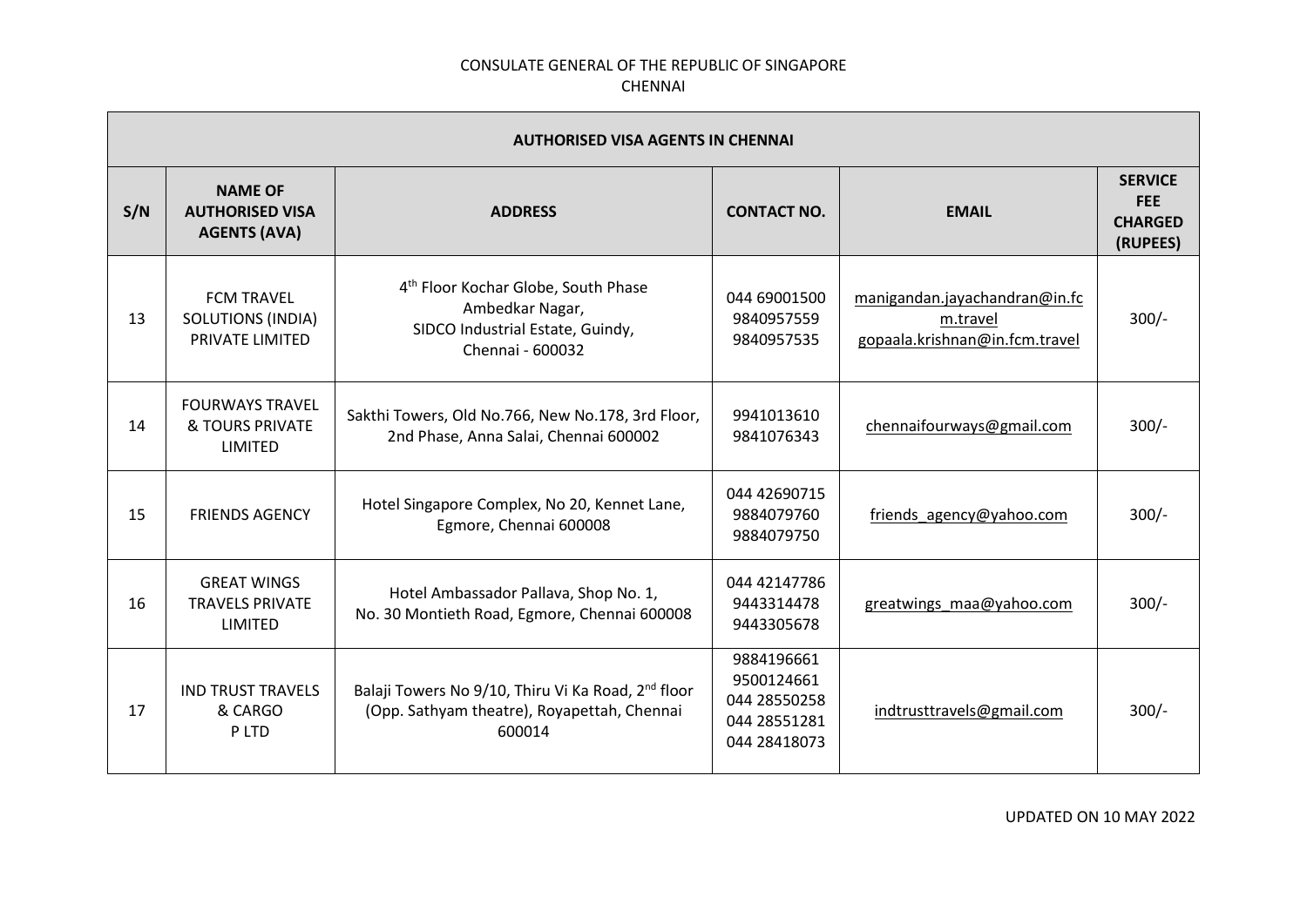| <b>AUTHORISED VISA AGENTS IN CHENNAI</b> |                                                                       |                                                                                                                    |                                                          |                                                     |                                                            |  |
|------------------------------------------|-----------------------------------------------------------------------|--------------------------------------------------------------------------------------------------------------------|----------------------------------------------------------|-----------------------------------------------------|------------------------------------------------------------|--|
| S/N                                      | <b>NAME OF</b><br><b>AUTHORISED VISA</b><br><b>AGENTS (AVA)</b>       | <b>ADDRESS</b>                                                                                                     | <b>CONTACT NO.</b>                                       | <b>EMAIL</b>                                        | <b>SERVICE</b><br><b>FEE</b><br><b>CHARGED</b><br>(RUPEES) |  |
| 18                                       | <b>INTERNATIONAL</b><br><b>TRAVEL HOUSE</b><br><b>LIMITED</b>         | Sona Complex, 7 <sup>th</sup> Avenue, New no:12, Old no:1,<br>52 <sup>nd</sup> Street, Ashok Nagar, Chennai-600008 | 9884098093<br>9884552470                                 | visamaa@ith.co.in                                   | $300/-$                                                    |  |
| 19                                       | <b>KERALA TRAVELS</b><br><b>INTER SERVE LIMITED</b>                   | 55, Montieth Road, 1st Floor, C3, Embassy Towers,<br>Egmore, Chennai 600008                                        | 9841059000<br>9841043263<br>044 28411208<br>044 28410523 | raju@ktinterserve.com<br>chennai@ktinterserve.com   | $300/-$                                                    |  |
| 20                                       | <b>LAKSHMI TRAVEL</b><br><b>AGENCY</b><br>(TRICHY) PRIVATE<br>LIMITED | No 42/4, Sindur Plaza, 1st<br>Floor Montieth Road, Egmore,<br><b>Chennai 600008</b>                                | 044 28554694<br>9655996647<br>9176121939<br>9884456155   | try Ita@yahoo.com                                   | $300/-$                                                    |  |
| 21                                       | <b>MAANAS SAROVER</b><br><b>TOURS AND TRAVELS</b><br>PRIVATE LIMITED  | New No 72, 2 <sup>nd</sup> Floor, Halls Road, Egmore, Chennai<br>600008                                            | 9840067994<br>9884716494<br>044 42148398                 | maanassarover@hotmail.com                           | $300/-$                                                    |  |
| 22                                       | <b>MADURA TRAVEL</b><br><b>SERVICE PRIVATE</b><br>LIMITED             | New No 25/3<br>Gandhi Irwin Road, Egmore, Chennai 600008                                                           | 9841078675<br>9092949494                                 | india@maduratravel.com<br>sriharan@maduratravel.com | $300/-$                                                    |  |
| 23                                       | <b>MAGELLAN TRAVEL</b><br><b>SERVICES PRIVATE</b><br><b>LIMITED</b>   | G.C, 'Asirwad', 3 McNichols Road<br>Chetpet, Chennai 600031                                                        | 044-28363747<br>9840353016                               | info@magellan.net.in                                | $300/-$                                                    |  |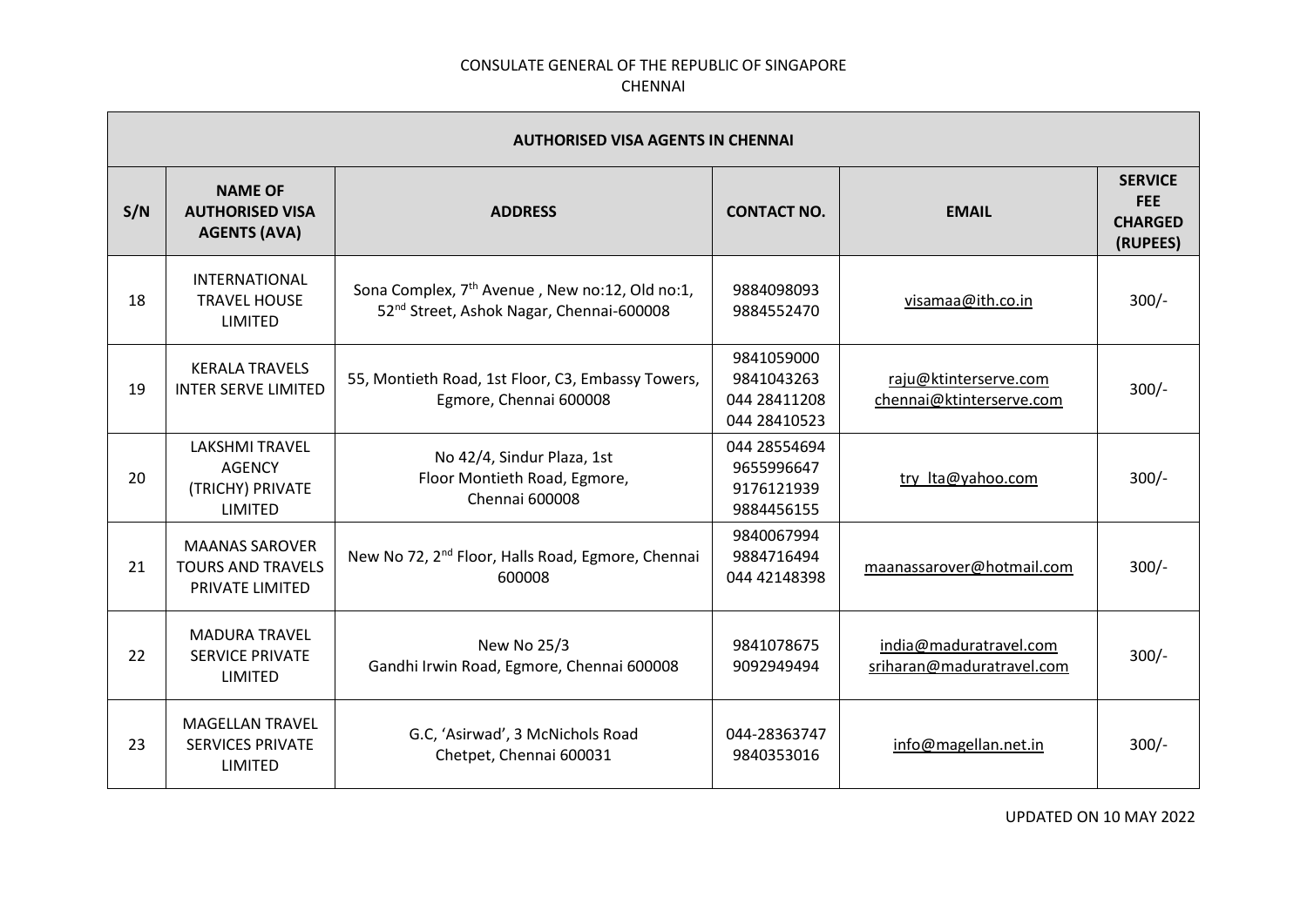|     | <b>AUTHORISED VISA AGENTS IN CHENNAI</b>                                   |                                                                                                  |                                                        |                         |                                                            |  |
|-----|----------------------------------------------------------------------------|--------------------------------------------------------------------------------------------------|--------------------------------------------------------|-------------------------|------------------------------------------------------------|--|
| S/N | <b>NAME OF</b><br><b>AUTHORISED VISA</b><br><b>AGENTS (AVA)</b>            | <b>ADDRESS</b>                                                                                   | <b>CONTACT NO.</b>                                     | <b>EMAIL</b>            | <b>SERVICE</b><br><b>FEE</b><br><b>CHARGED</b><br>(RUPEES) |  |
| 24  | <b>NEW SUN</b><br>INTERNATIONAL<br><b>TRAVEL AGENCY</b>                    | 17, Shop no 13 & 14 Stonedge Towers, 1st Avenue,<br>Ground Floor,<br>Ashok Nagar, Chennai 600083 | 9677009680<br>9677009673<br>044<br>2379671/72/73       | nsivisa@yahoo.com       | $300/-$                                                    |  |
| 25  | <b>ORVILLETRAVELS</b>                                                      | 10, Taas Mahal Montieth Road<br>Egmore, Chennai 600008                                           | 9841188411<br>044 28587001                             | orvilletravel@yahoo.com | $300/-$                                                    |  |
| 26  | <b>PEGASUS TRAVELS &amp;</b><br><b>TOURS PRIVATE</b><br><b>LIMITED</b>     | Elcanso Building, 1st Floor, 10<br>Casa Major Road, Egmore,<br>Chennai 600008                    | 9841018235<br>9840029881                               | pegvisa@gmail.com       | $300/-$                                                    |  |
| 27  | <b>PREVEEN AIR</b><br><b>TRAVELS PRIVATE</b><br>LIMITED                    | Preveen Towers,<br>First Floor, No.42/39, P. P. Street, Anna Salai,<br>Chennai - 600086          | 044 24322472<br>/73/74/75<br>9940144208<br>86810 77766 | preveenair@gmail.com    | $300/-$                                                    |  |
| 28  | <b>RIYA TRAVEL &amp;</b><br><b>TOURS (INDIA)</b><br><b>PRIVATE LIMITED</b> | T9, 3 <sup>rd</sup> Floor, Alsa Mall, Montieth Road,<br>Egmore, Chennai 600008                   | 044 40850000<br>9940638806<br>9940380326<br>9500057005 | info.maa@riya.travel    | $300/-$                                                    |  |
| 29  | <b>SAFIYA TRAVEL</b><br><b>SERVICES</b>                                    | C M Plaza, Old No. 34, Harris Road<br>Pudupet Chennai 600002                                     | 9840045666<br>9444013207                               | niztravel@gmail.com     | $300/-$                                                    |  |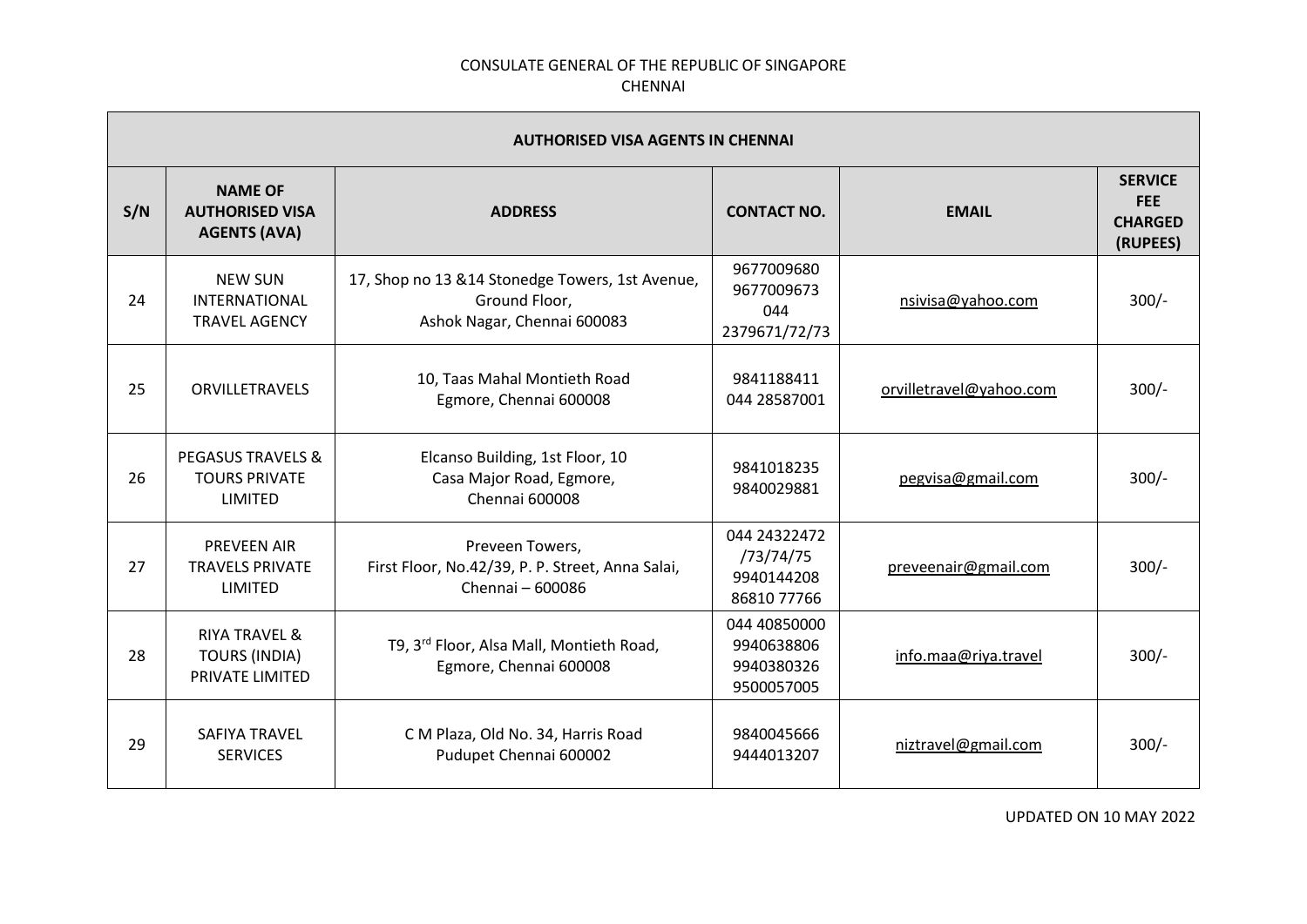| <b>AUTHORISED VISA AGENTS IN CHENNAI</b> |                                                                  |                                                                                  |                                              |                                                                             |                                                            |  |
|------------------------------------------|------------------------------------------------------------------|----------------------------------------------------------------------------------|----------------------------------------------|-----------------------------------------------------------------------------|------------------------------------------------------------|--|
| S/N                                      | <b>NAME OF</b><br><b>AUTHORISED VISA</b><br><b>AGENTS (AVA)</b>  | <b>ADDRESS</b>                                                                   | <b>CONTACT NO.</b>                           | <b>EMAIL</b>                                                                | <b>SERVICE</b><br><b>FEE</b><br><b>CHARGED</b><br>(RUPEES) |  |
| 30                                       | <b>SILVER SKIES</b><br><b>INTERNATIONAL</b>                      | 15 Deshbandu Plaza, 47 Whites Road, Royapettah,<br>Chennai 600014                | 9840960702<br>9840960708                     | silskies@hotmail.com<br>silverskies intl@hotmail.com                        | $300/-$                                                    |  |
| 31                                       | <b>SKYLINK AIR TRAVELS</b><br>PRIVATE LIMITED                    | No. 19 Dera Venkatasamy Street Chepauk,<br>Triplicane,<br><b>Chennai 600005</b>  | 044 42108699<br>044 28518341<br>044 43033368 | skylink1987@gmail.com                                                       | $300/-$                                                    |  |
| 32                                       | <b>STAR ASIA TOURS &amp;</b><br><b>TRAVELS</b>                   | No 17/1, P V Rajamannar Salai, Vijayaragavapuram,<br>Saligramam, Chennai 600093. | 044 45588987<br>9884153358<br>9884462786     | starasiatours@yahoo.co.in                                                   | $300/-$                                                    |  |
| 33                                       | <b>TC VISA SERVICES</b><br>(INDIA) LIMITED                       | No.43/19, South Boag Road, Chevalier Shivaji<br>Ganesan Road, Chennai 600017     | 044<br>40825200/26/2<br>7/28<br>9840025038   | visa@tcvsil.com<br>thomas.periyasamy@thomascook.<br>$\underline{\text{in}}$ | $300/-$                                                    |  |
| 34                                       | <b>TRAVEL AIR</b><br>(MADRAS) PRIVATE<br>LIMITED                 | 16, Aarti Chambers, 189, Mount Road,<br>Chennai 600006                           | 044 28521623<br>9841580853                   | visa@travelairmadras.com                                                    | $300/-$                                                    |  |
| 35                                       | <b>TRAVEL EXCHANGE</b><br><b>INDIA PRIVATE</b><br><b>LIMITED</b> | 29, C P Ramasamy Road,<br>Alwarpet, Chennai 600 018.                             | 044 24985533<br>9841400144                   | lathanath11@gmail.com<br>info@travelexchangeindia.com                       | $300/-$                                                    |  |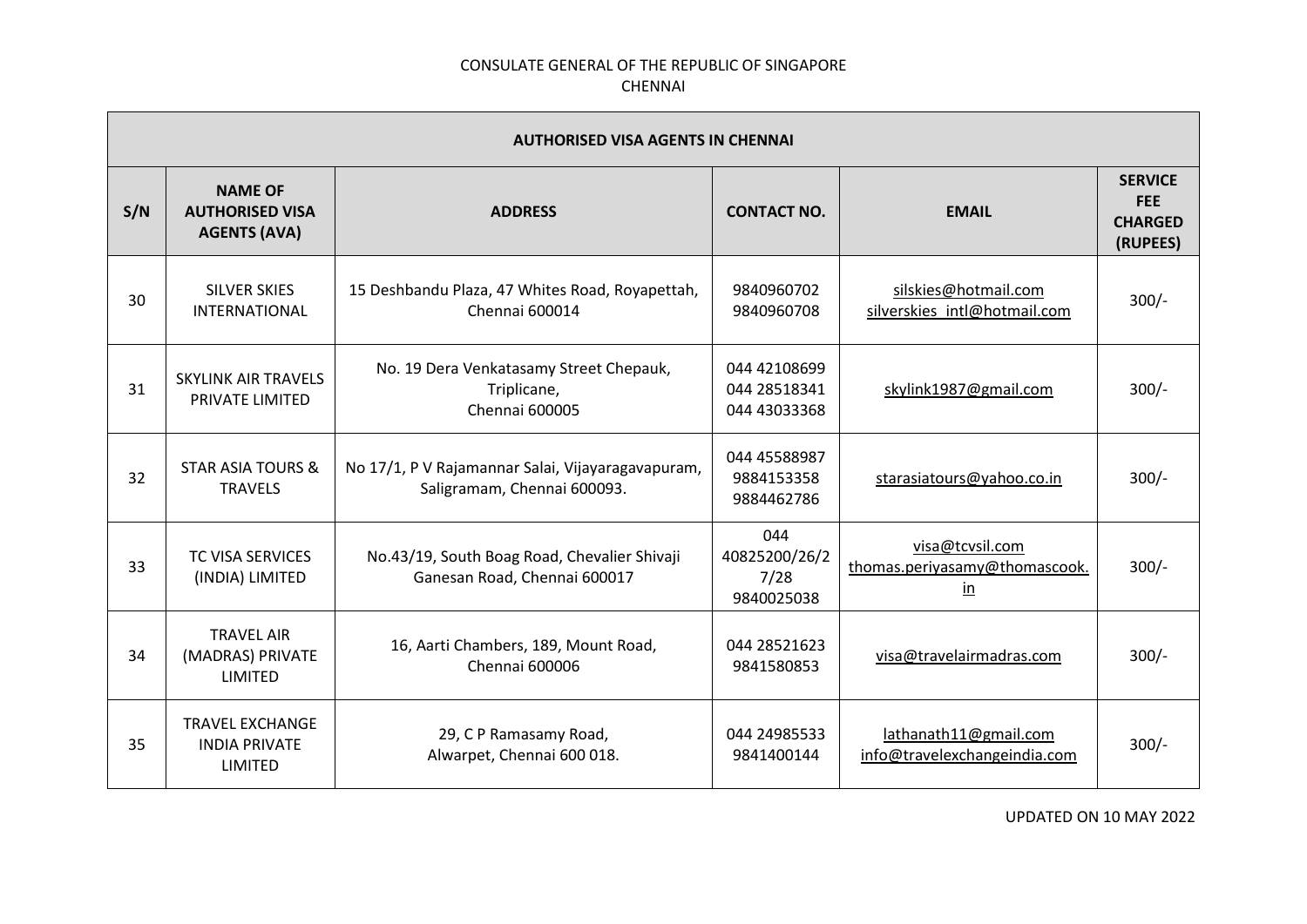| <b>AUTHORISED VISA AGENTS IN CHENNAI</b> |                                                                 |                                                                                                                    |                                                            |                                                            |                                                            |
|------------------------------------------|-----------------------------------------------------------------|--------------------------------------------------------------------------------------------------------------------|------------------------------------------------------------|------------------------------------------------------------|------------------------------------------------------------|
| S/N                                      | <b>NAME OF</b><br><b>AUTHORISED VISA</b><br><b>AGENTS (AVA)</b> | <b>ADDRESS</b>                                                                                                     | <b>CONTACT NO.</b>                                         | <b>EMAIL</b>                                               | <b>SERVICE</b><br><b>FEE</b><br><b>CHARGED</b><br>(RUPEES) |
| 36                                       | <b>TRAVEL KNIGHTS</b><br>PRIVATE LIMITED                        | 571/1 'C' Block (Inside Planet Grand<br>Hotel Campus) D.M.S Mount road,<br>Teynampet, Chennai 600018               | 044 24321493<br>9841056610                                 | travelknights1359@gmail.com                                | $300/-$                                                    |
| 37                                       | <b>TRAVEL VISA XPERTS</b>                                       | No. 245, Fountain Plaza 2 <sup>nd</sup> Floor<br>Pantheon Road, Egmore<br>Chennai 600008                           | 044 48633934<br>9940052086<br>9880198011                   | karthik@travelvisaxperts.in<br>velu@travelvisaxperts.in    | $300/-$                                                    |
| 38                                       | <b>TT ENTERPRISES</b><br>PRIVATE LIMITED                        | 1A, First Floor, Vadhiraja Centre, 351 Avvai<br>Shanmugam Road, Gopalapuram (opp. Geetha<br>Bhavan) Chennai 600086 | 044 42027226<br>044 43512623<br>044 43512166<br>9841038579 | vfwchennai@ttsvisas.com<br>consultant_chitras@ttsvisas.com | $300/-$                                                    |
| 39                                       | <b>UDAYAM AIR</b><br><b>TRAVELS</b>                             | 570, Mount Road, (opp. DMS Building) Teynampet,<br>Chennai 600018                                                  | 04442170303<br>9894999242                                  | uatmaa@yahoo.com                                           | $300/-$                                                    |
| 40                                       | <b>UNITED VISA</b><br><b>SERVICES PRIVATE</b><br>LIMITED        | Red Cross Building, 1st Floor<br>32/50 Red Cross Road (Montieth Road), Egmore,<br>Chennai 600008                   | 9841062657<br>9841772657                                   | unitedvisa@uvs.co.in                                       | $300/-$                                                    |